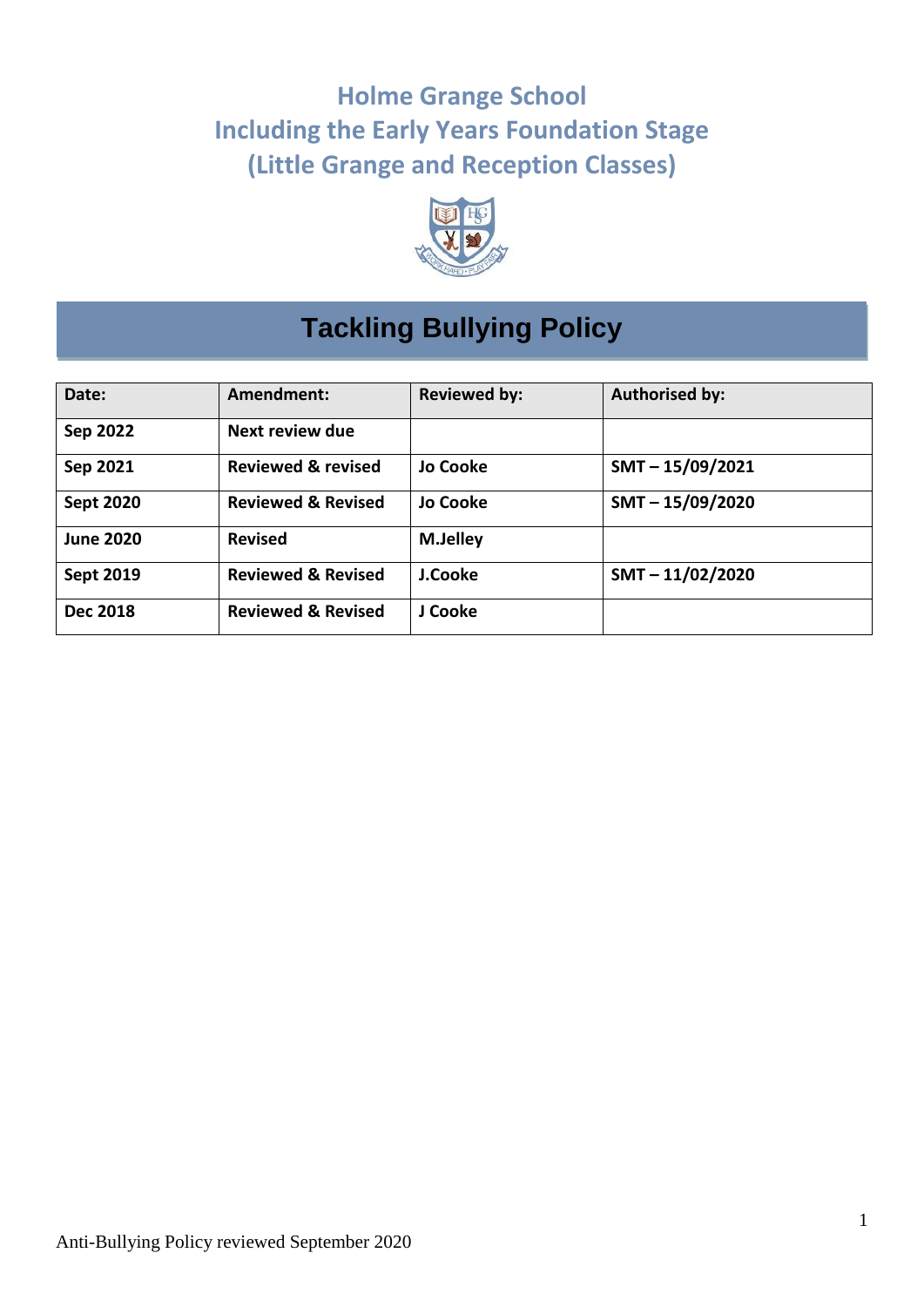#### **Introduction**

This Policy is written in the firm belief that every pupil at Holme Grange School has the right to enjoy their learning and recreation free from intimidation, oppression or abuse. We are fortunate to enjoy a positive environment, which we strive to maintain and improve continually. In preparing this Policy, we have taken into consideration the DfE guidance *Preventing & Tackling Bullying* (July 2017) and Cyberbullying: Advice for headteachers and school staff (2014); The use of social media for on-line radicalisation, <https://www.saferinternet.org.uk/about> and [www.thinkuknow.co.uk.](http://www.thinkuknow.co.uk/)

This policy is to be read in conjunction with a number of other documents (see page 11) and is made available via the School's website or is available in hard copy, on request, via the School Office.

At Holme Grange School, our community is based upon respect, good manners and fair play. Providing safe and happy places to learn is essential to achieving school improvement, raising achievement, promoting equality and diversity and ensuring the safety and well being of all the members of the school community

Holme Grange School prides itself on its respect and mutual tolerance. Parents/guardians have an important role in supporting the school in maintaining high standards of behaviour. It is essential that school and homes have consistent expectations of behaviour and that they co-operate closely together. Acceptance of this policy forms part of our standard terms and conditions.

As a community, we will not tolerate any unkind actions or remarks, as these can be considered as acts of bullying. Any instance of bullying is a serious matter. Bullying, harassment and victimisation and discrimination will not be tolerated. We treat all our pupils and their parents fairly and with consideration and we expect them to reciprocate towards each other, the staff and the school. Any kind of bullying is unacceptable and will always be dealt with. We encourage our pupils to be supportive of each other and to report any instance of bullying to a teacher. We abide by the anti-discrimination law https://www.gov.uk/discrimination-your-rights. This means staff must act to prevent discrimination, harassment and victimisation within the school.

Our policy is based upon the principles and ideals set out in the **'Holme Grange Way'** which acts as the pupils' Code of Conduct.

## **The Holme Grange Way**

Treat other people as you would be treated Forgive Share Be honest and live with integrity Listen to each other Be kind and helpful *Do your best to be your best self*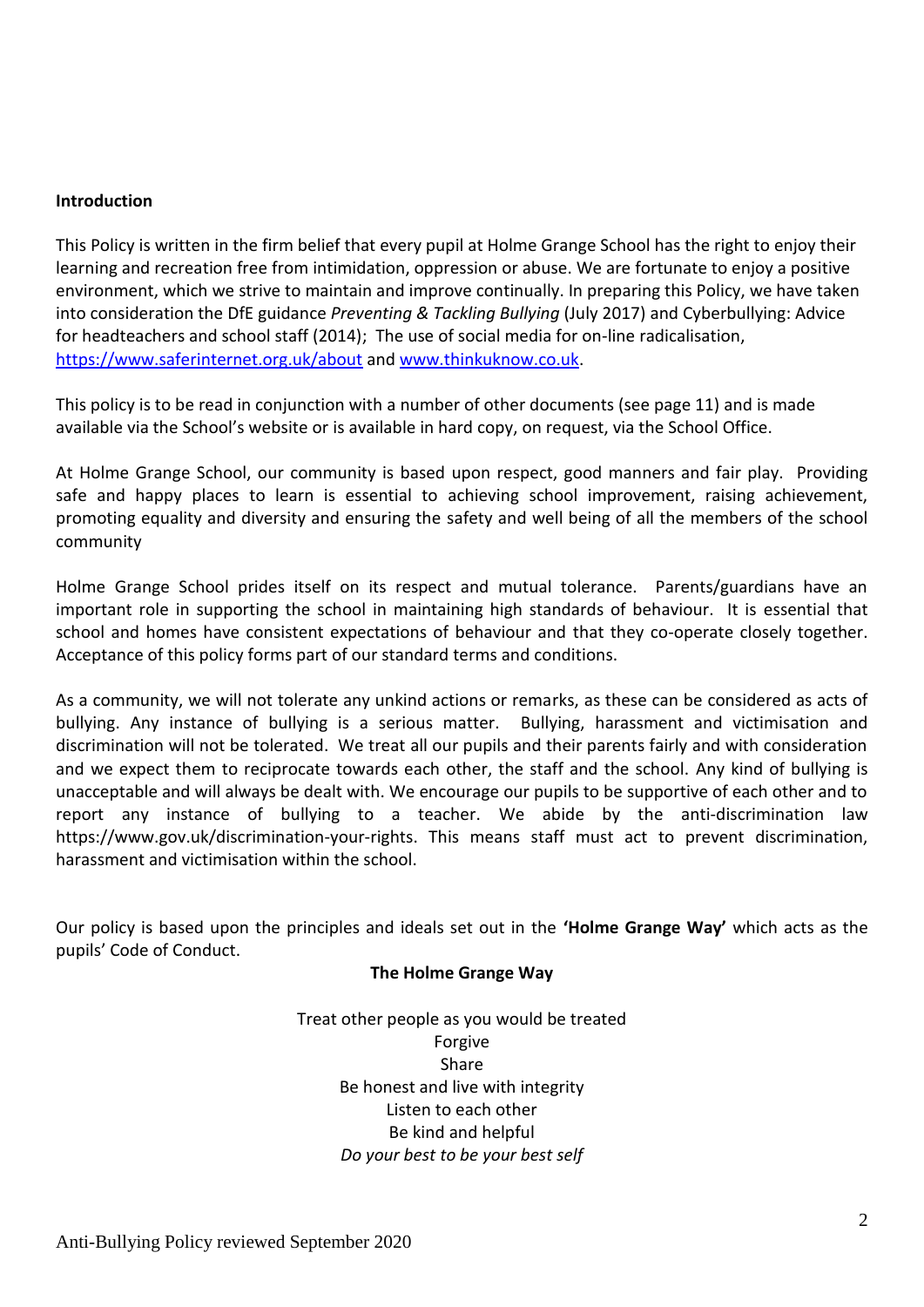# **THE SCHOOL'S RESPONSE TO BULLYING**

At Holme Grange School, we always treat bullying, including allegations of bullying, very seriously. It conflicts sharply with the School's policy on equal opportunities, as well as with its social and moral principles. Bullying can be so serious that it causes psychological damage, eating disorders, self-harm and even suicide, and, whilst bullying is not a specific criminal offence, there are criminal laws which apply to harassment and threatening behaviour.

# **DEFINITION OF BULLYING**

# **In the context of this policy, the following definition will be used:**

Bullying may be defined as: a behaviour that may be repeated over time and intentionally hurts another pupil or group physically or emotionally and is often motivated by prejudice against particular groups, for example, on grounds of race, religion, culture, sex, gender, homophobia, special educational needs and disability, or because a child is adopted or is a carer – it may occur directly or through cyber-technology (social websites, mobile phones, text messages, photographs and email).

Bullying can happen anywhere and at any time. We always treat it very seriously. It conflicts sharply with the school's policy on equal opportunities, as well as with its social and moral principles.

A further definition, which is provided by the Anti-Bullying Alliance, is: "The intentional hurting of one person by another, where the relationship involves an imbalance of power. It is usually repetitive or persistent, although some one-off attacks can have a continuing harmful effect on the victim".

Holme Grange School understands the seriousness of bullying, both physical and emotional and that it may cause psychological damage;

Holme Grange is a Stonewall School and as such endeavours to create an inclusive and accepting culture, to ensure our staff, parents and children understand and value the huge benefits brought to them by LGBT people.

## **Forms of bullying covered by this Policy**

Bullying can happen to anyone.This policy covers all types of bullying including: Prejudice based bullying including:

- Bullying related to race, religion or culture.
- Bullying related to special educational needs or disability
- Bullying related to appearance or health conditions.
- Bullying related to sexual orientation.
- Bullying related to gender
- Bullying related to homophobia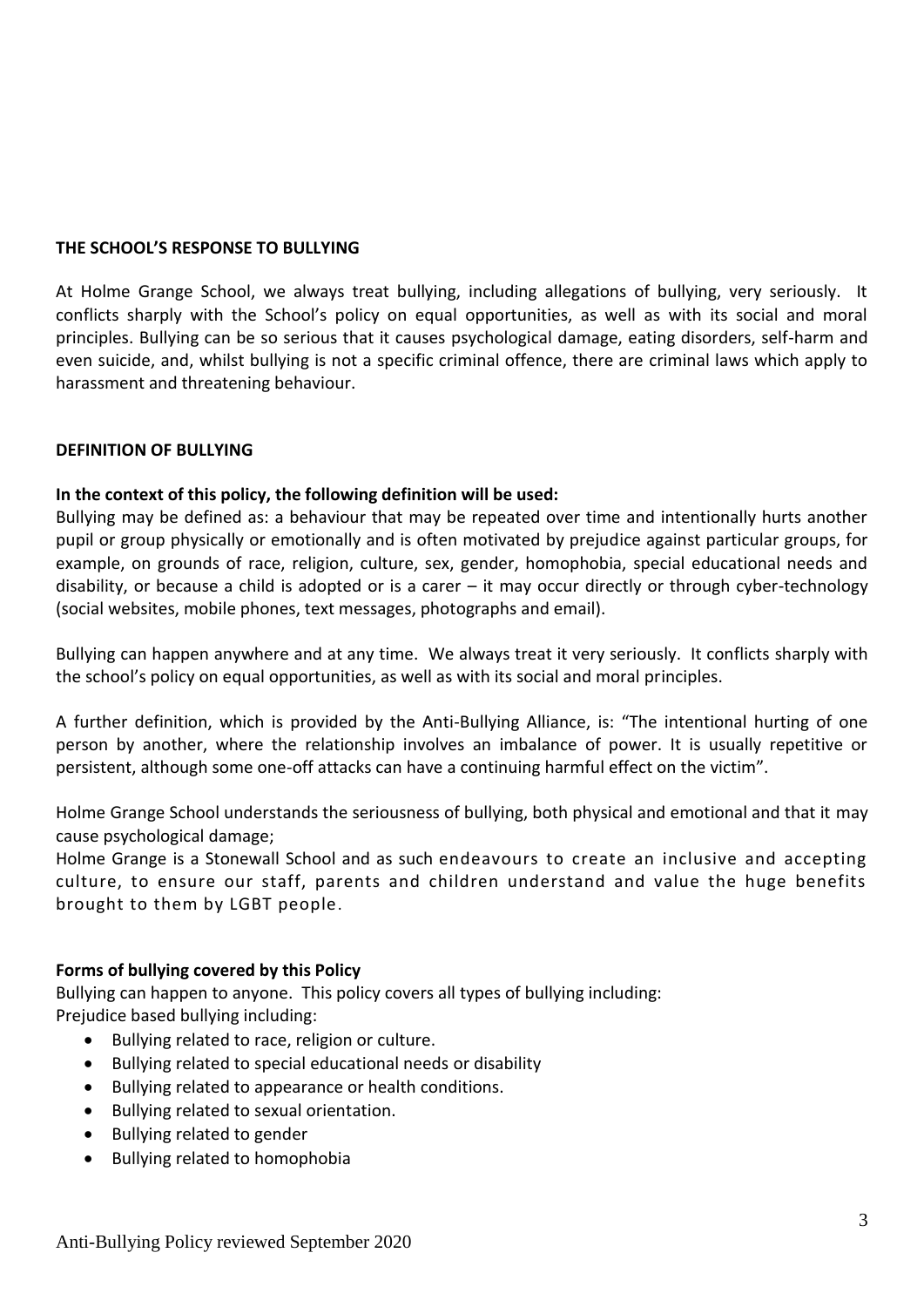- Bullying of young carers, looked after children or adopted children or otherwise related to home circumstances.
- Sexist or sexual bullying and harassment
- Upskirting ( Voyeurism Act 2019)
- Cyber bullying.

#### **DEFINITIONS**

There are the following different forms of peer-on-peer abuse: sexual violence, sexual harassment, physical abuse, sexting (youth-produced sexual imagery), upskirting, initiation/hazing type violence and rituals. All of these are defined in the Safeguarding Policy.

## **Bullying around Race, Religion and Culture**:

Religious bullying involves treating people badly because of their religious backgrounds or beliefs, saying bad things about a religious background or belief, calling someone names or telling jokes based on his or her religious beliefs.

#### **Sexual Bullying**:

Sexual bullying includes behaviours such as leaving someone out or treating them badly because they are a boy or a girl, making someone feel uncomfortable because of their sex, making sexist comments or jokes, touching, pinching or grabbing someone in a sexual way, making crude comments about someone's sexual behaviour, spreading a sexual rumour about someone or calling someone gay, lesbian, a fag or other such names. Advice about what sexual violence and harassment look like can be found in this document[https://www.gov.uk/government/publications/sexual-violence-and-sexual-harassment-between-children](https://www.gov.uk/government/publications/sexual-violence-and-sexual-harassment-between-children-in-schools-and-colleges)[in-schools-and-colleges](https://www.gov.uk/government/publications/sexual-violence-and-sexual-harassment-between-children-in-schools-and-colleges)

#### **Disabled Bullying:**

Disabled bullying includes behaviours such as: leaving someone out or treating them badly because of a disability, making someone feel uncomfortable because of a disability or making comments or jokes to hurt someone with a disability.

#### **Homophobic Bullying:**

Homophobic bullying involves any hostile or offensive action against lesbians, gay males, bisexual or transgender people or those perceived to be lesbians, gay, bisexual or transsexuals. Actions might include verbal, physical or emotional (social exclusion) abuse, harassment, insulting or degrading comments, name calling, gestures, taunts, insults or jokes, offensive graffiti, humiliation, ridiculing or refusing to work or cooperate with others because of their sexual orientation.

## **Cyber Bullying (see also, Tackling Cyberbullying, below):**

Cyber bullying is the use of Information and Communication Technology (ICT), particularly mobile phones and other mobile devices and the Internet to deliberately upset someone else. It can be an extension of face to face bullying providing the bully with another route to harassing their target. It involves the invasion of home and personal space. It takes different forms: threats and intimidation, harassment or 'cyber stalking', vilification, defamation, exclusion or peer rejection, impersonation, unauthorised publication of private information or images and manipulation.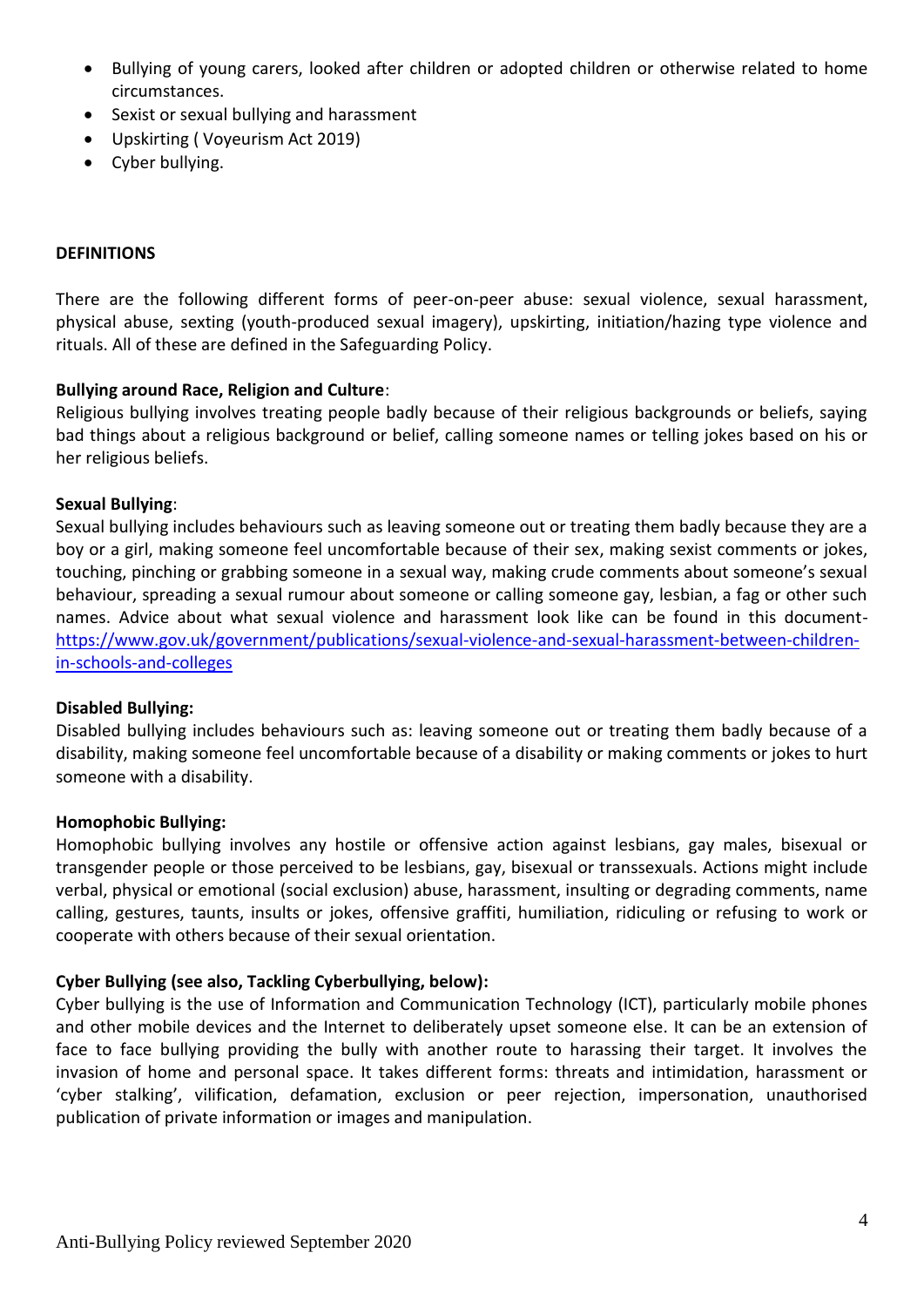Children will be taught about the risks posed by adults or young people, who use the internet and social media to bully, groom, abuse or radicalise other people, especially children, young people and vulnerable adults.

Mr Bill Belsey, the creator of the web site: www.cyberbullying.org defined this unpleasant and particularly intrusive phenomenon in the following terms:

"Cyberbullying involves the use of information and communication technologies to support deliberate, repeated, and hostile behaviour by an individual or group that is intended to harm others."

Cyberbullying can involve Social Networking Sites, like Bebo, Snapchat, Instagram, Facebook and Myspace, emails and mobile phones used for SMS messages and as cameras. It is also understood that new social networking sites are created and used every day.

At Holme Grange School we realise the positive and the negative potential of these technologies. Consideration is given to the acceptable use of technology within the school setting. All children and parents are required to sign an annual Code of Conduct with regards to the use of technology. Our E-Safety Policy should be referred to.

# **Special Educational Needs and disabilities:**

Children with SEN and disabilities are a diverse population. They have many skills and talents. They also have a wide range of very different needs. This includes children with complex health needs, children with learning disabilities, children with sensory impairments and children with social and behavioural needs. Some of these children will require support in school, some will not. For all children with SEN and disabilities discrimination based on their needs can be a challenge. Children with SEN and disabilities may:

- be adversely affected by negative attitudes to disability and perceptions of difference;
- find it more difficult to resist bullies
- be more vulnerable to bullying behaviours;
- be more isolated, not have many friends;
- not understand that what is happening is bullying;
- have difficulties telling people about bullying.

# **By clear preventative steps and an open policy against bullying, we hope that Holme Grange will remain as free as possible from the problem.**

However, sometimes children can be and are nasty to each other and all adults in a school need to have help in how to deal with such situations.

## **The elements of the School's policy are**:

- \* Bullying (verbal or physical) is **not** tolerated. Everyone is expected to ensure that it does not happen and each person has the responsibility to tell - this is not telling tales.
- \* **Bullying is wrong** and all members of the School, children and adults, have a responsibility to report any incidents.
- Any reports of bullying will be taken seriously.
- \* The Headteacher should be informed of any incidents of bullying specifically any racist bullying.
- \* The appropriate Head of School will decide whether parents should become involved.
- \* Teachers should use the curriculum to get across messages about acceptable behaviour drama, discussion groups, role play, PSHCE lessons, assemblies etc.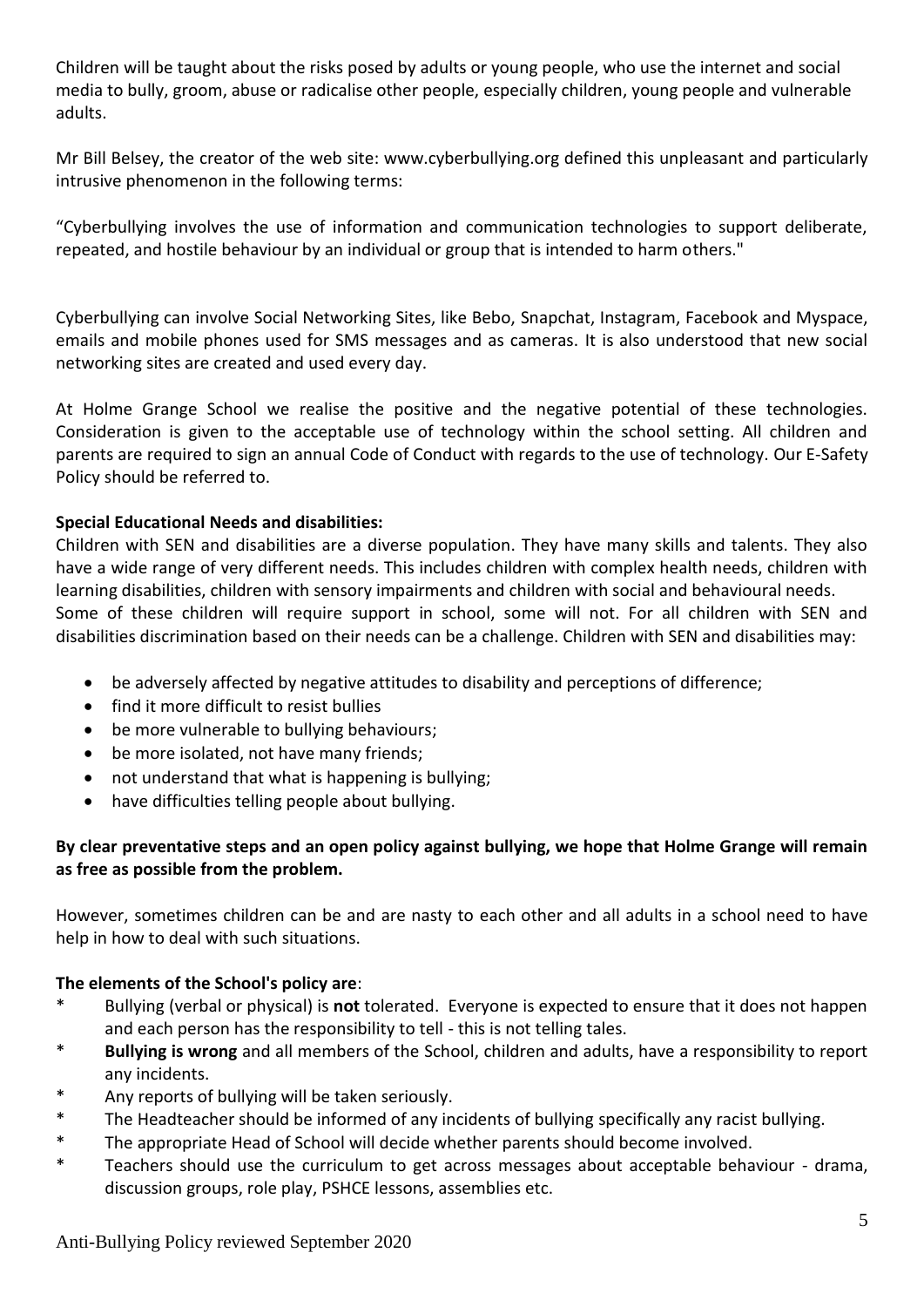- \* The prevention of bullying is everybody's business.
- \* Staff are to log any bullying concerns onto the Alleged Bullying Daybook on Engage

# **If in doubt - speak to the appropriate Head of School, Deputy Head or Headteacher or DSL**

# **Signs of Bullying**

Changes in behaviour that may indicate that a pupil is being bullied include:

- Unwillingness to return to school
- Displays of excessive anxiety, becoming withdrawn or unusually quiet
- Failure to produce work, or producing unusually bad work, or work that appears to have been copied, interfered with or spoilt by others
- Books, bags and other belongings suddenly go missing, or are damaged
- Change to established habits (e.g. giving up music lessons, change to accent or vocabulary)
- Diminished levels of self confidence
- Frequent visits to Matron with symptoms such as stomach pains, headaches
- Unexplained cuts and bruises
- Frequent absence, erratic attendance, late arrival to class
- Choosing the company of adults
- Displaying repressed body language and poor eye contact
- Difficulty in sleeping, experiences nightmares
- Talking of suicide or running away

Although there may be other causes for some of the above symptoms, a repetition of, or a combination of these possible signs of bullying should be investigated by parents and teachers.

# **Preventative Measures**

We take the following preventative measures:

- We discuss, monitor and review our anti-bullying policy on a regular basis.
- We use appropriate Assemblies to explain the school policy on bullying. Our PSHCE programme is structured to give pupils an awareness of their social and moral responsibilities as they progress through the school. The programme is structured to enforce the message about community involvement and taking care of each other.
- Other lessons, particularly RS, English and Drama highlight the issue of bullying and reinforce this message by teaching moral and spiritual values that show bullying to be unacceptable and by developing social skills.
- All our pupils are encouraged to tell a member of staff at once if they know that bullying is taking place.
- All reported incidents are recorded on My Concern and investigated at once. SMT monitor reported incidents with a formal review at least termly.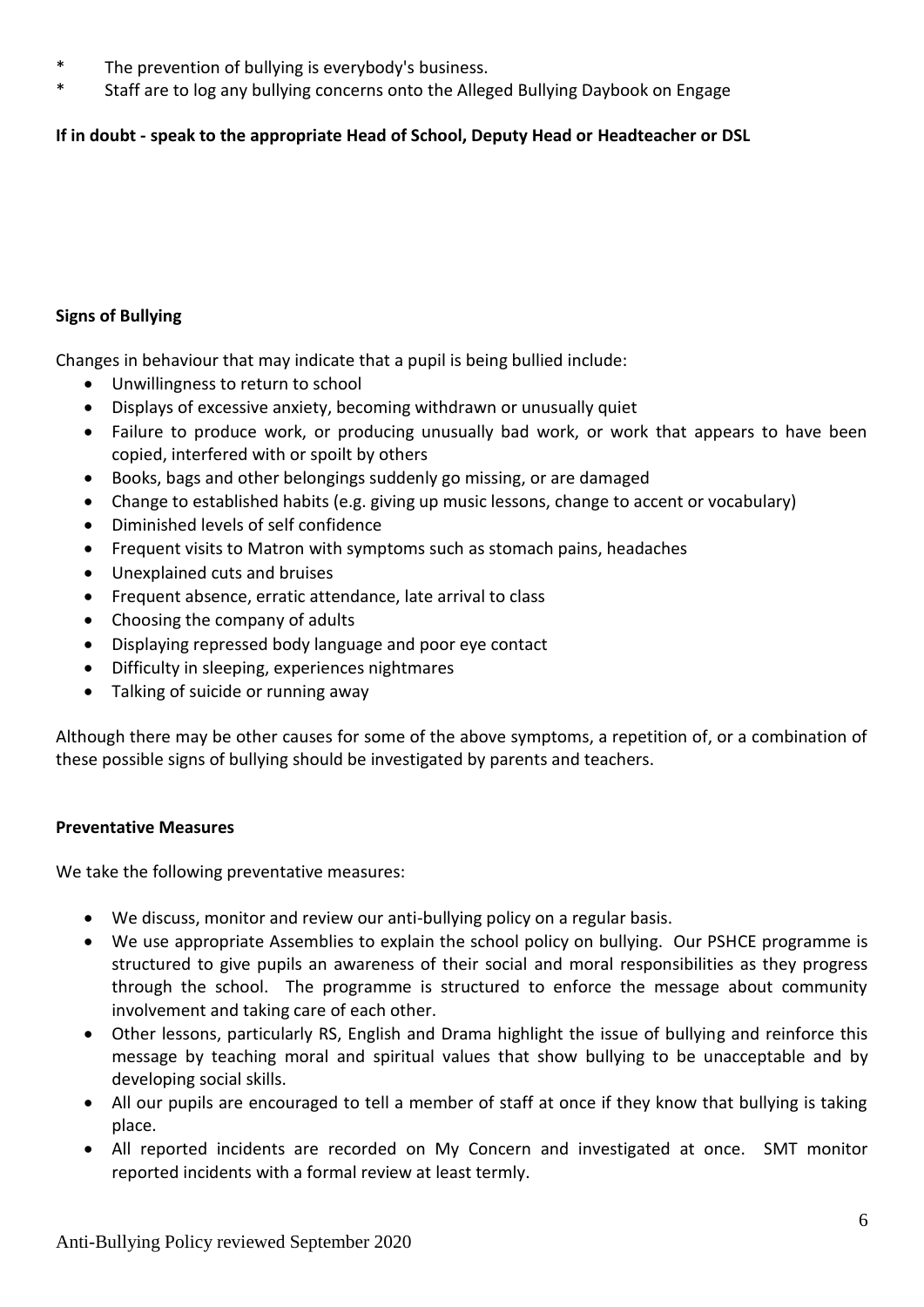- We support staff to promote positive relationships and identify and tackle bullying behaviour appropriately.
- We have a strong and experienced pastoral team of Tutors, SENCos, Head of Pre-Prep, Prep and Eaton Grange and Heads of House who are trained in handling any incidents as an immediate priority, and are alert to possible signs of bullying.
- Staff have had training in spotting cyber bullying
- We are a Stonewall recognised school
- Our pastoral team gives support and guidance to other staff on handling and reporting incidents, and on the follow-up work with both victims and bullies.
- Staff are always on duty at times when pupils are not in class and patrol the school site, particularly areas where bullying might occur. They are trained to be alert to inappropriate language or behaviour.
- School displays advise pupils where they can seek help, including details of confidential help lines and web sites connecting to external specialists, such as Childline, Kidscape, Get Connected, Samaritans and posters are displayed around the school to remind children of who they can talk to.
- We provide leadership training to our Pupil leadership team (Head of School, Deputy, Head of Sport, Head Boys/Girls and their team of prefects/heads of House]/ and Year 6 Peer Mentors, which specifically covers the importance of offering support and assistance to younger and to vulnerable pupils.
- **We reserve the right to investigate incidents that take place outside school hours, on school visits and trips and that occur in the vicinity of the school, involving our pupils** (Ref: Sec 89/5 of the Education & Inspections Act 2011)
- We welcome feedback from parents and guardians on the effectiveness of our preventative measures.
- We report to parents/carers regarding their concerns on bullying and deal promptly with complaints. Parents in turn work with the school to uphold the Tackling Bullying policy.

We ensure that our curriculum, including our personal, social and health education (PSHCE) and citizenship curriculum:

- − systematically teaches pupils about all aspects of individual difference and diversity, including those related to appearance, religion, race, gender, sexuality, disability and ability
- − includes a clear progression that takes account of the age and maturity of pupils
- − is tailored to the particular needs of the current and anticipated intake of the school
- is adapted as necessary to address particular issues related to diversity or to bullying in the school and the wider community.

# **Why incidents might not be reported**

# **Victim**:

There are many reasons why a pupil who has suffered bullying may be reluctant to report it. S/he may become demoralised and may say, for example:

- it is telling tales. They won't believe me because the person I am complaining about is popular and I am not, and I will become even more unpopular;

- the things they are saying and doing are too embarrassing to discuss with an adult;

- it is all my fault anyway for being overweight/too studious etc.;
- there are too many of them there is nothing the staff can do;
- it will get back to my parents and they will think less of me;
- I will just try and toughen up and grow a thicker skin; or
- I will lie low and not audition for a part in the School play etc.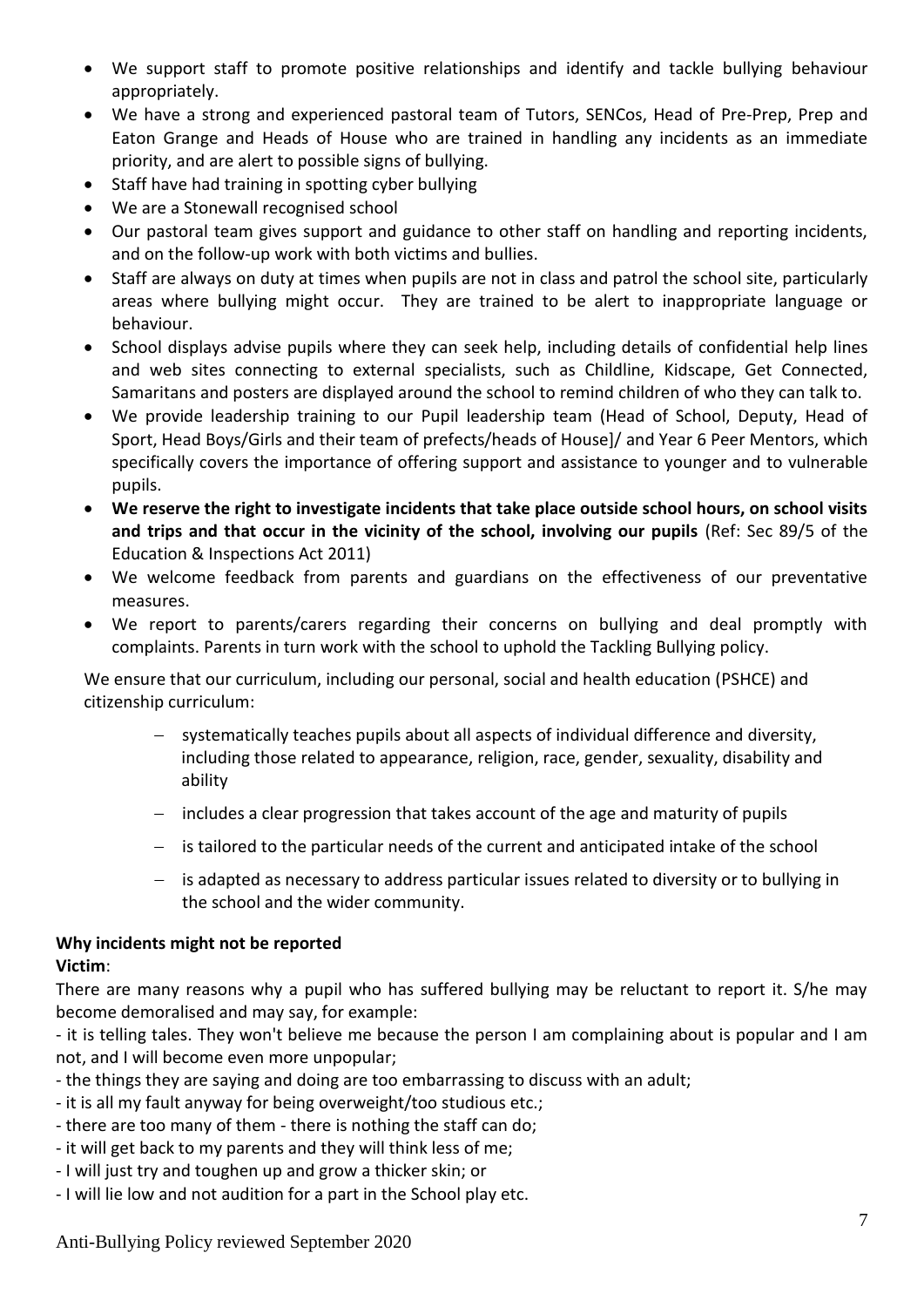# **Witnesses:**

There are also reasons why a pupil who has witnessed or learned of bullying behaviour may not want to make a report. S/he may say:

- it is "grassing" and I will become unpopular;
- it is not my concern anyway; or
- I don't like the victim and I would find it embarrassing to be associated with him/her.

# **Culture:**

Any of these responses would be contrary to our culture at the School. When we drive and implement this policy we encourage every pupil to understand that:

- every complaint of bullying will be taken seriously;
- members of staff will deal with a complaint correctly and effectively

# **Advice for children regarding how to deal with bullying/Cyberbullying is contained in Appendix A & B**

# **Telephone Help Lines**

Childline 0800 1111 Anti-Bullying Campaign 0171 378 1446

# **TACKLING CYBERBULLYING**

*For detailed information and guidance, regarding clearly defined roles and responsibilities for online safety as part of the school's wider safeguarding strategy and how this links with other safeguarding policies; clear guidance on the use of technology in the classroom and beyond for all users, including staff, pupils and visitors that references permissions/restrictions and agreed sanctions; and reporting mechanisms that are available for all users to report issues and concerns to the school and how these are managed and/or escalated, please refer to the School's E-Safety Policy and Acceptable Use (Pupils) Policy*

The Designated Safeguarding Lead has responsibility for safeguarding and child protection (including online safety). Mobile, internet and wireless technologies have increased the pace of communication and brought benefits to users worldwide; but their popularity provides increasing opportunities for misuse through 'cyberbullying'. The use of technology can often provide the platform that facilitates harm. School staff, young people and parents have to be constantly vigilant and work together to prevent this form of bullying and tackle it whenever it occurs.

## **In addition to the preventative measures described above, Holme Grange School:**

- Expects all pupils to adhere to its Acceptable Use (Pupils) Policy and Codes of Conduct for the safe use of the internet. Certain sites are blocked by our filtering system and our IT Department monitors pupils' use.
- May impose sanctions\* for the misuse, or attempted misuse of the internet.
- Issues all pupils with their own user profile to access the School's network, which is secure, filtered and monitored.
- Has regard to [UKCCIS guidance](https://assets.publishing.service.gov.uk/government/uploads/system/uploads/attachment_data/file/683895/Education_for_a_connected_world_PDF.PDF) for teaching to equip young people for a digital life including:

Offering guidance on the safe use of social networking sites and cyberbullying through the PSHCE scheme which covers blocking, removing contacts from 'buddy lists' and sharing personal data

https://assets.publishing.service.gov.uk/government/uploads/system/uploads/attachment\_ data/file/683895/Education\_for\_a\_connected\_world\_PDF.PDF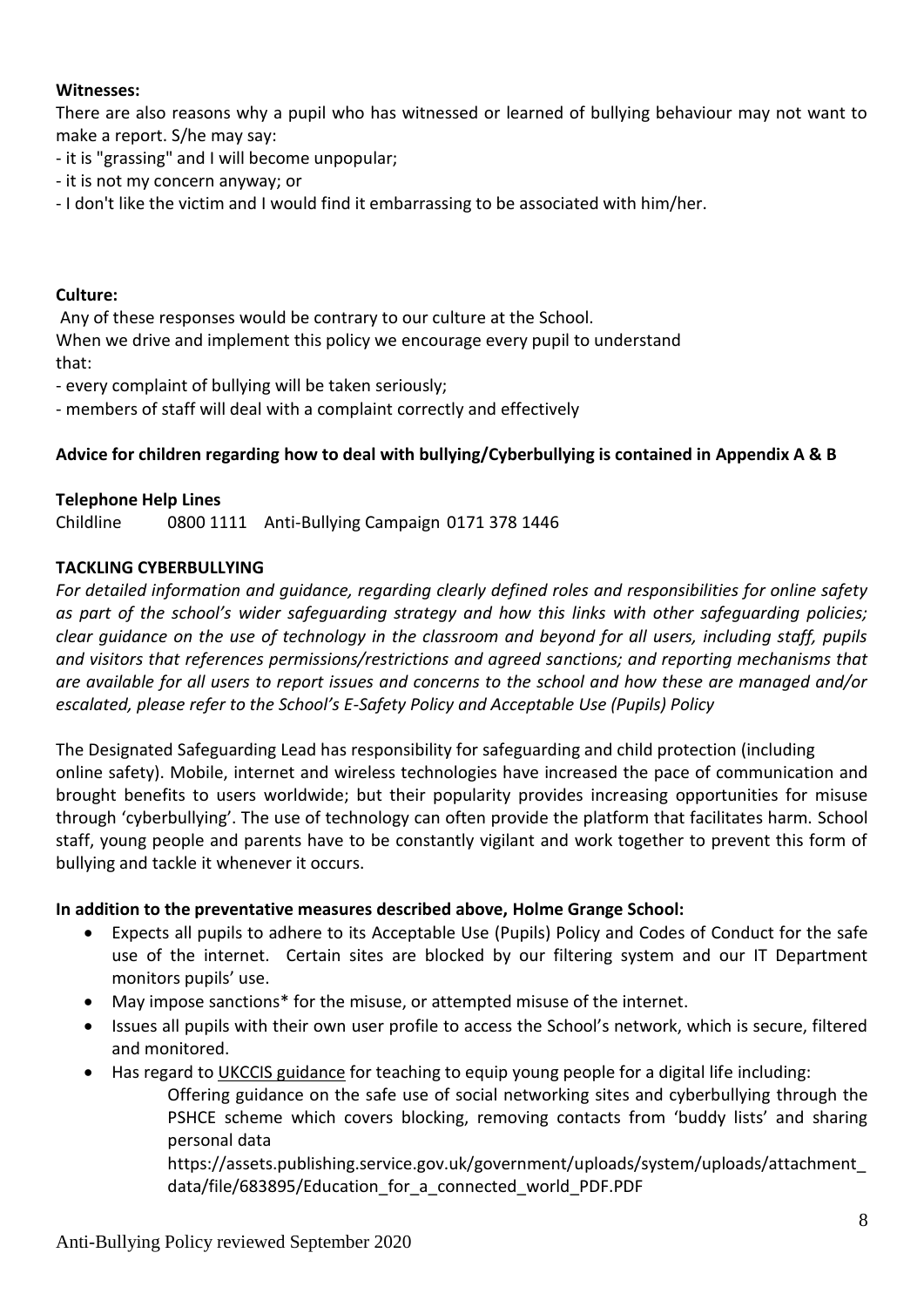Offering guidance on keeping names, addresses, passwords, mobile phone numbers and other personal details safe.

- Does not permit mobile phones in Pre-Prep or Prep school. However, if they are required for travelling to and from School on the school buses, they must be left in a locked box with the form teachers during the school day. Allows Eaton Grange students from year 9 to bring mobile phones into the school. However, they must not turned on without specific permission from The Head of School. If a pupil wishes to use their phone, permission must be sought from a member of staff.
- Hosts a regular workshop on safety which includes aspects of cyber-bullying for pupils, parents and staff is hosted by an external specialist.
- Informs Eaton Grange pupils, particularly when on trips and excursions, that the use of cameras on mobile phones is not allowed in washing and changing areas.

# **Who is most vulnerable?**

Because of the anonymity that new communications technologies offer, anyone with a mobile phone or internet connection can be a target for cyberbullying. What's more, bullies can reach much larger numbers within a peer group than they can with conventional bullying, for example, vindictive comments posted on a website can be seen by a large number, as can video clips sent by mobile phone.

# **School Policy**

We have a Code of Practice which promotes safe internet etiquette; this is agreed and signed by all parents/carers. Pre-Prep and Prep School Pupils are not allowed to bring a mobile phone into school or take one with them on a school trip.

As part of the ICT curriculum pupils will be taught about safe internet etiquette and the risks of new communication technologies, the consequences of their misuse and how to use them safely.

All e-communications used on the school site or as part of school activities off-site are monitored. We advise our pupils never to give out personal contact details online or post photographs of themselves on sites. We advise our pupils that they should not respond to abusive emails, text messages or phone calls and should always tell an adult.

Security systems are in place to prevent images and information about pupils and staff being accessed improperly from outside the school. We will work with other outside agencies to manage cyberbullying. **We will take action if a pupil is being cyberbullied or is bullying someone else.**

# **Procedures for dealing with Bullying**

We will:

- Work with staff and outside agencies to identify all forms of prejudice-driven bullying.
- Actively provide systematic opportunities to develop pupils' social and emotional skills, including their resilience.
- Consider all opportunities for addressing bullying including through the curriculum, through displays, through peer support and through whole school activities.
- Train all staff including teaching assistants and non teaching staff to identify bullying and follow school policy and procedures on bullying.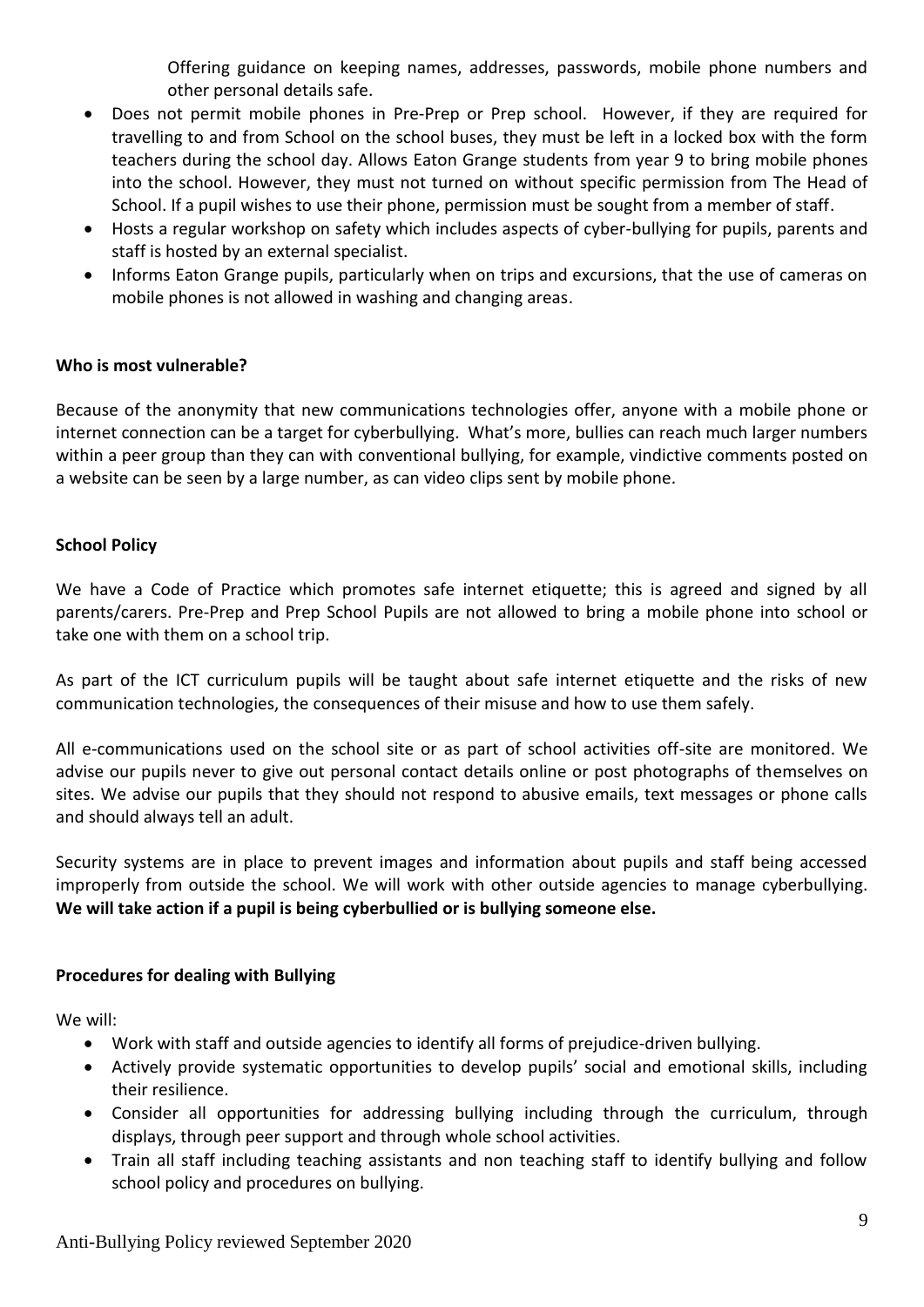- Actively create "safe spaces" for vulnerable children and young people.
- Staff meet regularly to discuss pastoral concerns which will be logged onto a Google sheet and onto My Concern if necessary.

# **If an incident of bullying is reported, the following procedures are adopted:**

- The member of staff to whom it was reported or who first discovers the situation, will control the situation, reassure and support the pupils involved.
- He/she will inform an appropriate member of the Safeguarding team as soon as possible.
- The member of staff will calmly explain the range of disciplinary measures that are potentially involved.
- The victim will be interviewed on his/her own and asked to write an account of events.
- The bully, together with all others who were involved, will be interviewed individually and asked to write an immediate account of events.
- The incident must be recorded on The Alleged Bullying Daybook on Engage.
- All form tutors and the Head of School should be informed.
- The victim will be interviewed at a later stage by a member of the Safeguarding team or the appropriate Head of School, separately from the alleged perpetrator. It will be made clear to him/her why revenge is inappropriate. He/she will be offered support to develop a strategy to help him or herself.
- If a child is at risk of serious harm, then the matter should be treated as a safeguarding issue and the School's safeguarding procedures would be followed.
- The alleged bully will be interviewed at a later stage by a member of the Safeguarding team or appropriate Head of School, separately from the victim, and it will be made clear why his/her behaviour was inappropriate and caused distress. He/she will be offered guidance on modifying his or her behaviour, together with any appropriate disciplinary sanctions\*.
- The parents/guardians of all parties should be informed and invited into school to discuss the matter. Their support should be sought.
- A way forward, including disciplinary sanctions\* and counselling, should be agreed. This should recognise that suitable support is needed both for children who are being bullied and for pupils who bully others, as well as dealing with appropriate disciplinary measures.
- A meeting involving all the parties, with close staff supervision, could be helpful in developing a strategy for all concerned to close the episode.
- A monitoring and review strategy will be put in place.
- In very serious cases, and only after the Head teacher has been involved, it may be necessary to make a report to the Police or to the Social Services. However, it is the policy of Holme Grange to attempt to resolve such issues internally under the school's own disciplinary procedures, unless the matter is of such gravity that a criminal prosecution is likely.
- It may be that strong sanctions\* such as exclusion may be necessary in cases of severe and persistent bullying)
- When the investigation is complete the Alleged Bullying Daybook must be updated to reflect this on MyConcern. Racist and sexual harassment concerns must be logged as such.

\* The School's approach to sanctions as laid out in the "Discipline and Behaviour Policy" is to be followed in instances of confirmed bullying.

# **Involvement of pupils / students**

We will:

- Regularly canvas children and young people's views on the extent and nature of bullying.
- Ensure students know how to express worries and anxieties about bullying.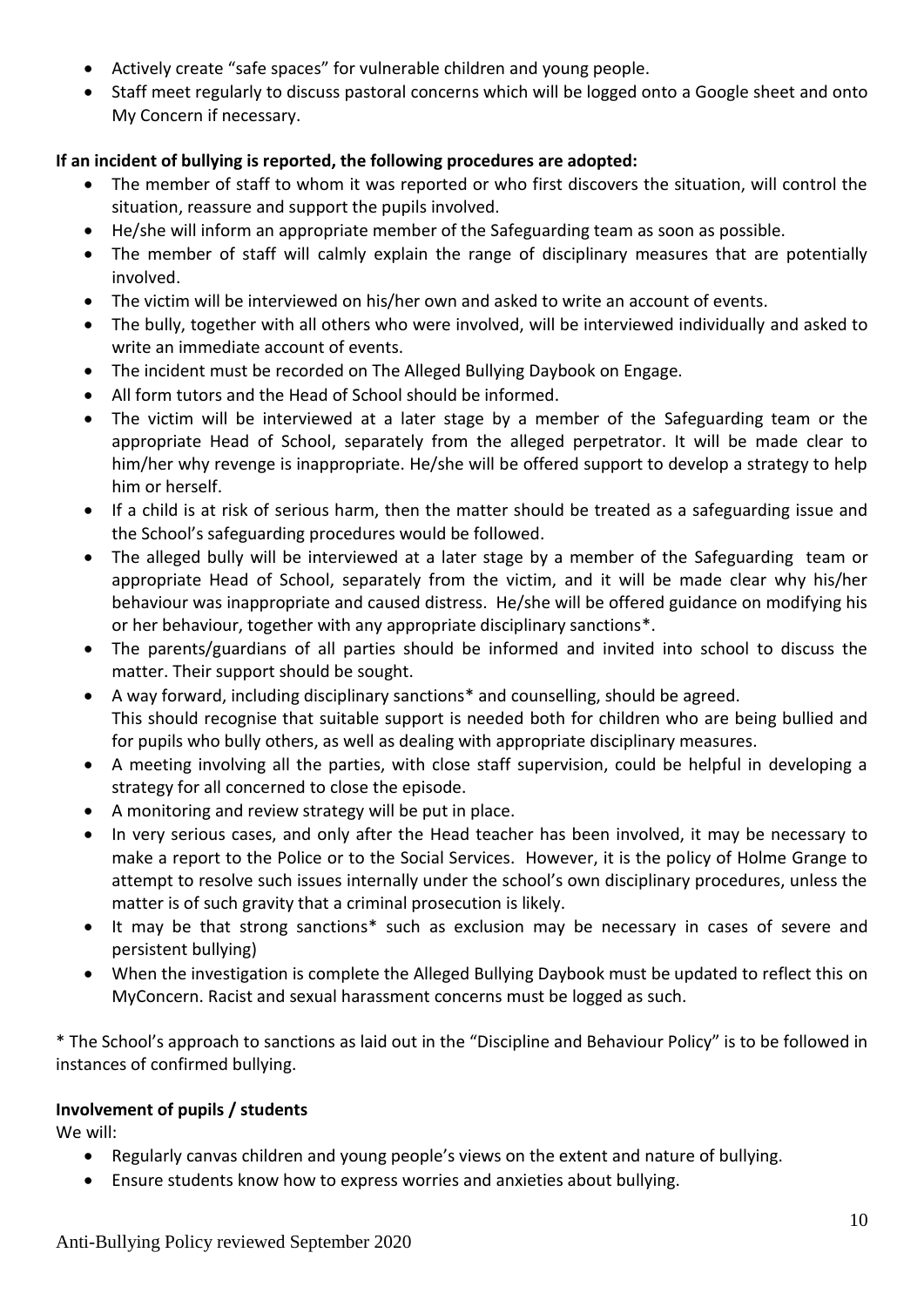- Ensure all students are aware of the range of sanctions\* which may be applied against those engaging in bullying.
- Involve students in anti-bullying campaigns in schools ( Friendship Week, PSHCE Days) where the focus is on being kind to others
- Publicise the details of helplines and websites.
- Offer support to students who have been bullied.
- Work with students who have been bullying in order to address the problems they have.
- Help pupils to build their resilience to protect themselves and their peers against bullying in real life and online through education and information in PSHCE, LS, Assemblies, AS Tracker, Skills builder and talks from visitors
- Involve parents and make sure pupils know how to deal with bullying if it occurs and that they are clear about the part they can play to prevent bullying, including when they find themselves as bystanders.

# **Liaison with parents and carers**

We will:

- Ensure that parents / carers know whom to contact if they are worried about bullying.
- Ensure parents know about our complaints procedure and how to use it effectively.
- Ensure parents / carers know where to access independent advice about bullying.
- Work with parents and the local community to address issues beyond the school gates that give rise to bullying

# **EYFS Children**

Even the youngest children are encouraged to behave towards each other with kindness and consideration. They have to learn to look after their own possessions and to respect other's possessions. We expect them to be honest, helpful and polite, and to work hard and to listen to others. They should respect everyone and learn to value differences and diversity. The Head of Pre-Prep is in day-to-day charge of the management of behaviour in the Pre-Prep Department.

A child who is bullying has reached a stage of cognitive development where he or she is able to plan to carry out a premeditated intent to cause distress to another. Bullying can occur in children five years old and over and may well be an issue in after school clubs and holiday schemes catering for slightly older children.

If a child bullies another child or children:

- we show the children who have been bullied that we are able to listen to their concerns and act upon them;
- we intervene to stop the child who is bullying from harming the other child or children;
- we explain to the child doing the bullying why her/his behaviour is not acceptable;
- we give reassurance to the child or children who have been bullied;
- we help the child who has done the bullying to recognise the impact of their actions;
- we make sure that children who bully receive positive feedback for considerate behaviour and are
- given opportunities to practise and reflect on considerate behaviour;
- we do not label children who bully as 'bullies';
- we recognise that children who bully may be experiencing bullying themselves, or be subject to abuse or other circumstance causing them to express their anger in negative ways towards others;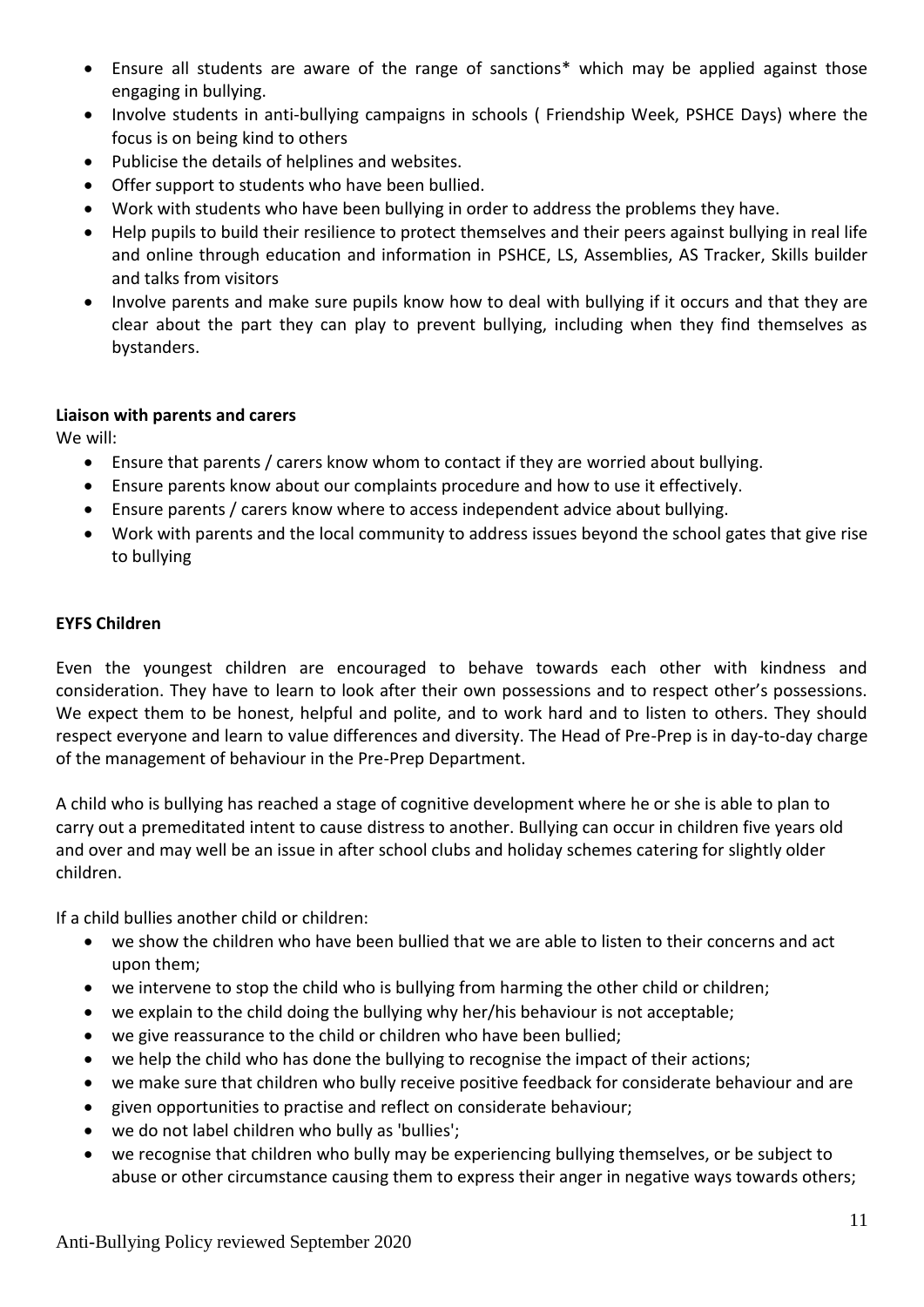- we recognise that children who bully are often unable to empathise with others and for this reason we do not insist that they say sorry unless it is clear that they feel genuine remorse for what they have done. Empty apologies are just as hurtful to the bullied child as the original behaviour;
- we discuss what has happened with the parents of the child who did the bullying and work out with them a plan for handling the child's behaviour; and
- we share what has happened with the parents of the child who has been bullied, explaining that the child who did the bullying is being helped to adopt more acceptable ways of behaving.

# **Links with other school policies and practices**

This Policy links with a number of other school policies, practices and action plans including:

| • The Safeguarding including Child<br><b>Protection Policy</b> | • The teaching of Citizenship and PSHCE Education |
|----------------------------------------------------------------|---------------------------------------------------|
| Complaints policy                                              | • The Pupil Code of Conduct                       |
| Behaviour and Discipline Policy                                | • The Pupil Acceptable Use Policy                 |
| ISI Regulations 2020                                           | <b>KCSIE 2020</b>                                 |
| Educare resources                                              | E-Safety Policy                                   |
| <b>Data Protection Policy</b>                                  | <b>Exclusion Policy</b>                           |

# **Monitoring & review, policy into practice**

We will review this Policy at least once every two years as well as if incidents occur that suggest the need for review. The school uses the guidance by the DFE\* and the Anti-Bullying Alliance\*\* to inform its action planning to prevent and tackle bullying.

## **Responsibilities**

This Policy only works if it ensures that the whole school community understands that bullying is not tolerated and understands the steps that will be taken to both prevent and respond to bullying. It is the responsibility of:

- SMT to take a lead role in monitoring and reviewing this policy.
- The Headteacher, Senior Managers, Teaching and Non Teaching staff to be aware of this policy and implement it accordingly.
- Pupils to abide by the policy.

*[Preventing and Tackling Bullying \(July 2017\)](https://assets.publishing.service.gov.uk/government/uploads/system/uploads/attachment_data/file/623895/Preventing_and_tackling_bullying_advice.pdf) [Cyberbullying: Advice for Headteachers and School Staff](https://assets.publishing.service.gov.uk/government/uploads/system/uploads/attachment_data/file/374850/Cyberbullying_Advice_for_Headteachers_and_School_Staff_121114.pdf)  [\(2014\)](https://assets.publishing.service.gov.uk/government/uploads/system/uploads/attachment_data/file/374850/Cyberbullying_Advice_for_Headteachers_and_School_Staff_121114.pdf)*<https://www.gov.uk/government/publications/teaching-online-safety-in-schools> https://beinternetlegends.withgoogle.com/en-gb *\*\*Anti Bullying Alliance guidance* [http://www.anti-bullyingalliance.org.uk/Page.asp?originx\\_4237co\\_4721421398769u17h\\_2007627412x](http://www.anti-bullyingalliance.org.uk/Page.asp?originx_4237co_4721421398769u17h_2007627412x)

## **Review schedule:**

Effective Date of Policy: **November 2012**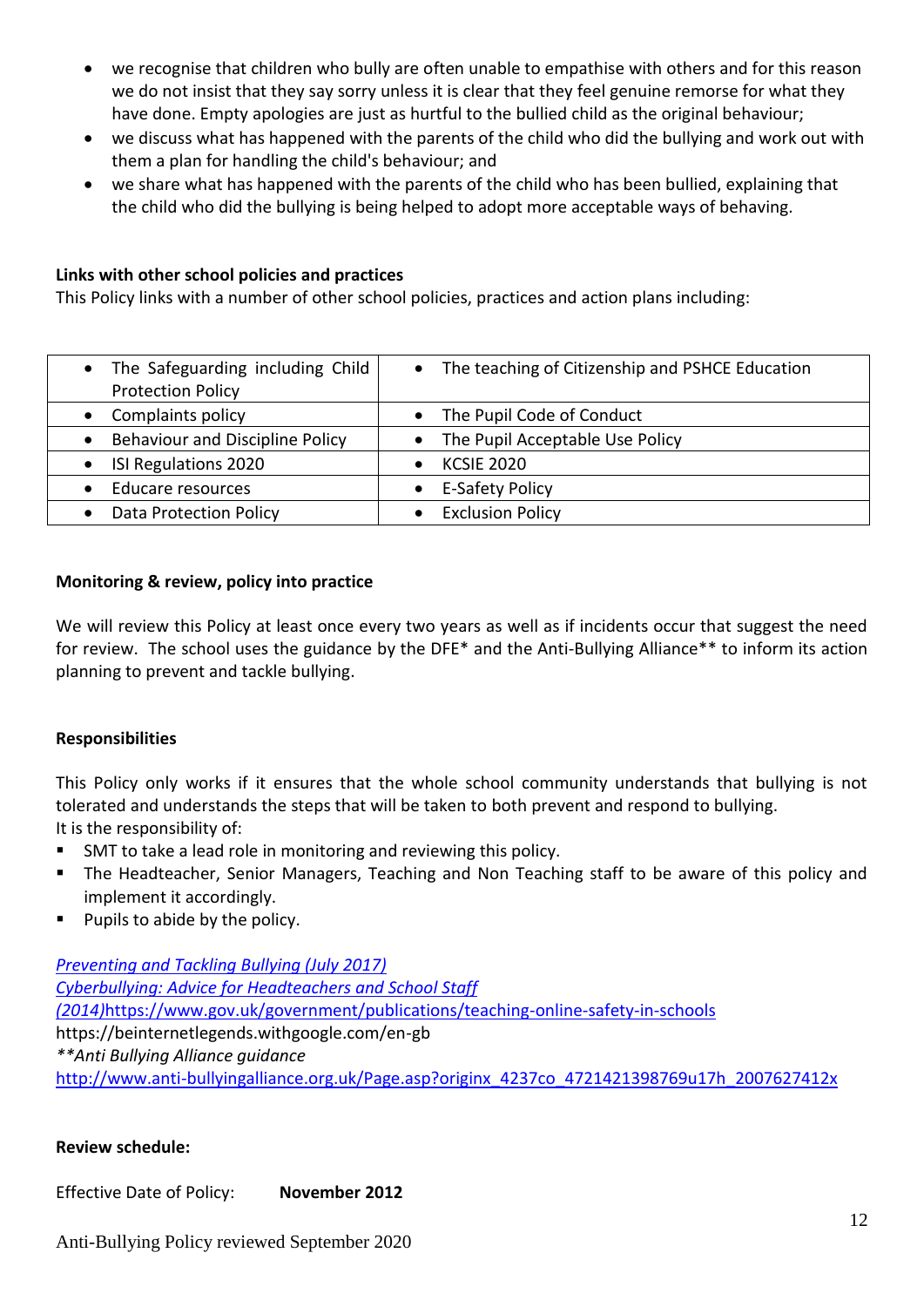| Reviewed: | December 2013  |
|-----------|----------------|
| Reviewed: | December 2014  |
| Reviewed: | December 2015  |
| Reviewed: | December 2016  |
| Reviewed: | December 2017  |
| Reviewed: | December 2018  |
| Reviewed: | September 2019 |
| Reviewed: | September 2020 |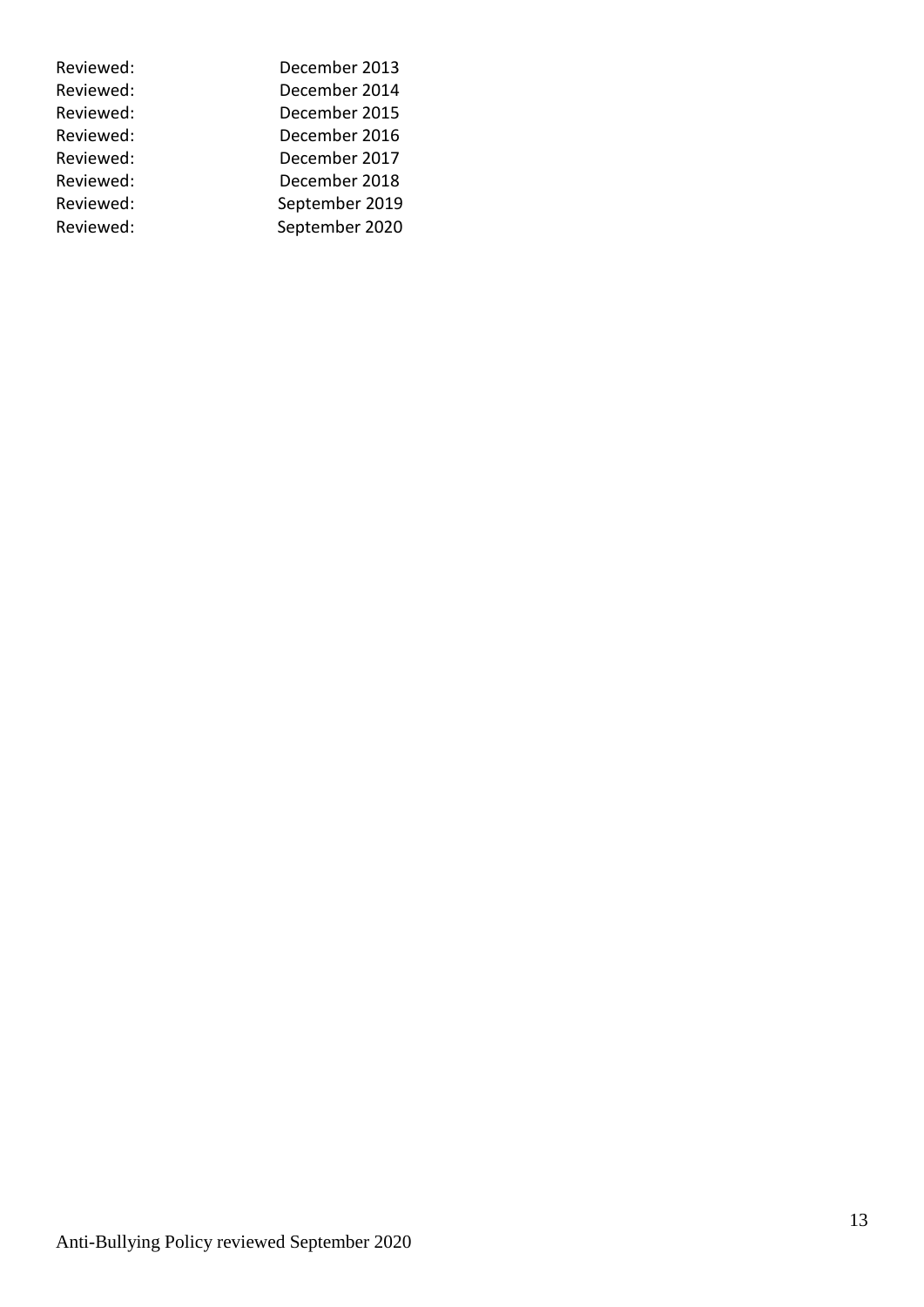# **Appendix A.**

# **Advice for young people(***taken from[: Kidscape](https://www.kidscape.org.uk/advice/advice-for-young-people/)***)**

#### **How to respond to bullies - practical tips for being assertive**

When you are being bullied, it's really hard not to show that you are upset or angry, we are human after all. But by not giving the bully the reaction they want, you will be able to take back the control and stop the bullying cycle in its tracks. How can this be done? By learning to be assertive!

## **What does it mean to be assertive?**

Being assertive is about being at ease and feeling confident around others without being forceful or aggressive. Although this does come easier to some, nobody is born assertive - it is something that is learnt. First of all, look at the different styles of communication. Generally they can be divided into three main categories:

- Being **passive** is to behave as if other people's rights matter more than yours;
- Being **aggressive** is to behave as if your rights matter more than other people's;
- Being **assertive** is to respect yourself and others equally.

People usually behave in a mixture of the ways described above. However, those who are mostly aggressive are likely to bully others, and those who are mostly passive are often likely to be a target of bullying.

## **Speaking assertively**

The following methods can be used to respond to bullies when they say something offensive. Remember, the key is to be assertive, which means not getting aggressive or insulting back.

**Start saying no:** Before you can try out any of the methods below, you must learn how to feel comfortable saying no. For a tiny word, it can feel very hard to say, but it's completely within your right to use it. Most importantly, say 'no' as if you mean it. Say it forcefully, clearly and loud enough to be heard. To be most effective, it must be backed up with the assertive body language explained in the next section.

**When someone asks you to do something:** Keep saying no until the bully gets the message. This method is based on repetition, and is something Kidscape refers to as the 'broken record' technique.

**When someone says an insulting comment:** No matter how hard it is, try not to let the comment upset or anger you. Pretend you are surrounded by a protective bubble or fog that swallows up the words before they can touch you. If the comment is based on truth, respond "that's right". If the comment is false, respond "it's possible" or "that's your opinion". We like to call this 'fogging'.

**Remember to stay safe!** These techniques should only be used when you feel safe. If you feel under threat, always YELL to attract attention, RUN away from danger and TELL an adult immediately. If you are being threatened for a possession, hand it over. No object, no matter how new or expensive, is more important than your safety.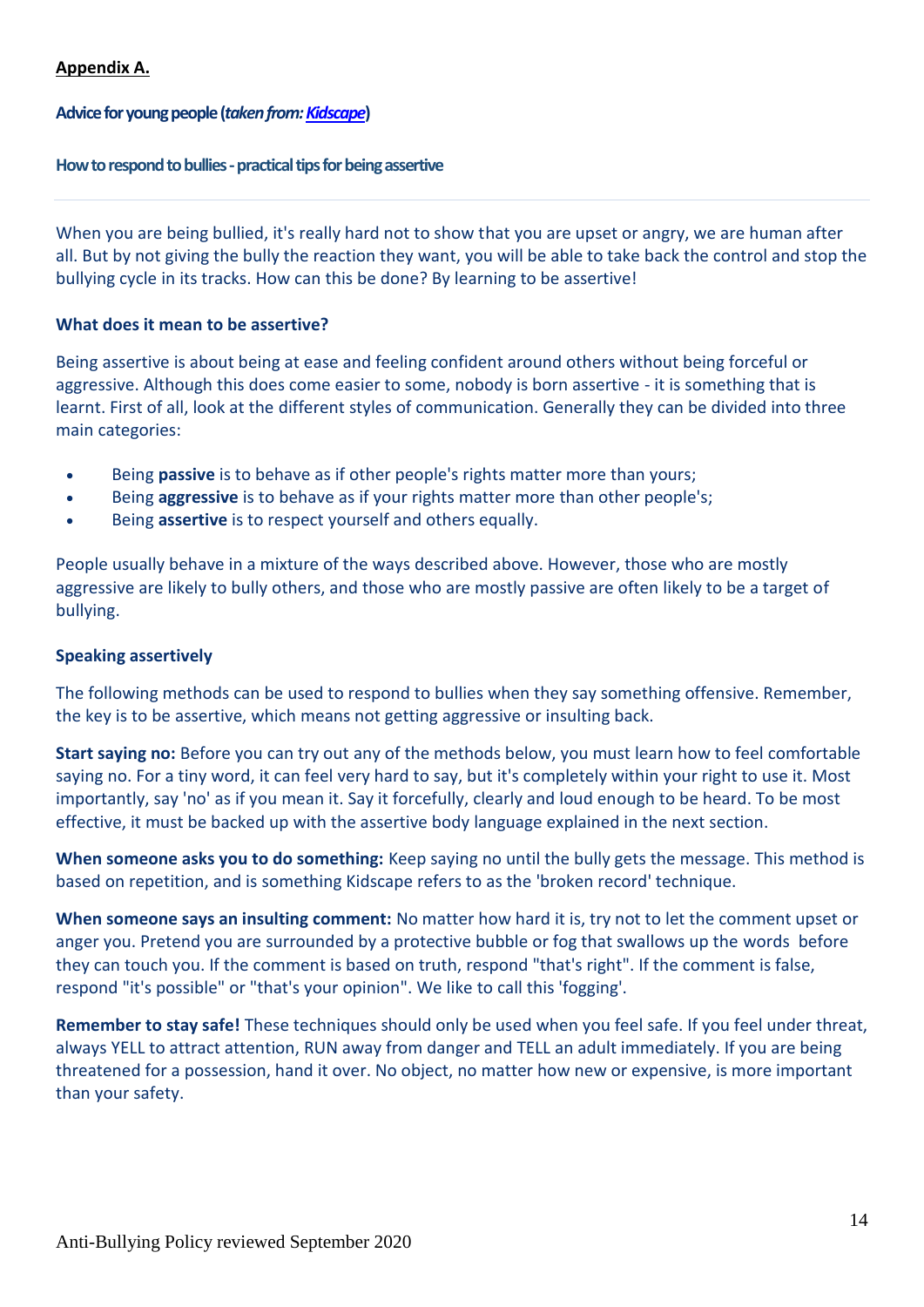# **Using body language**

Being assertive isn't just about how you respond to others verbally, but is also apparent in your body language - i.e. the way you hold yourself physically. Bullies pick on people who they think won't stand up for themselves, and will often target those who look nervous. Here are a few simple things you can do to 'stand tall' and appear confident (even if you don't feel it!).

- Keep your back straight;
- Hold your head high;
- Walk with purpose;
- Take a deep breath and relax your shoulders;
- Unfold your arms and try not to fidget;
- Hold eye contact.

# **Using an assertive voice**

When you use a verbal response with a bully, it's important to use an assertive voice, one that is strong, calm and sounds confident. Take a deep breath before speaking and don't let the bully rush you.

# **Practising these skills**

Being assertive has been proven to drastically reduce bullying. However, practising is key. These methods may not work instantly, but with regular use they will make a huge difference to the way that others treat you. There are some exercises you can do with your parents/carers or a trusted friend or teacher.

**Role play:** Team up with someone to role play typical bullying scenarios; getting them to play the bully. Discuss what the bully might say, prepare an action plan, and then practise your assertive response (saying no, broken record and fogging). You might want to role play further responses to any comebacks you might get from the bully.

**Mirror work:** Look at yourself in a full length mirror. How are you standing? Practise the assertive body language that is outlined above. Once you are feeling confident (or if you don't have a full length mirror), get someone else involved. Ask them to mirror the way you are standing, and judge how you think they appear.

**Eye contact:** Look someone in the eyes in a relaxed, non-aggressive way. Have a competition to see who looks away first. You can also practise this privately each time you have a conversation with someone you know and feel comfortable with. If you find eye contact difficult, you can look at the bridge of someone's nose instead.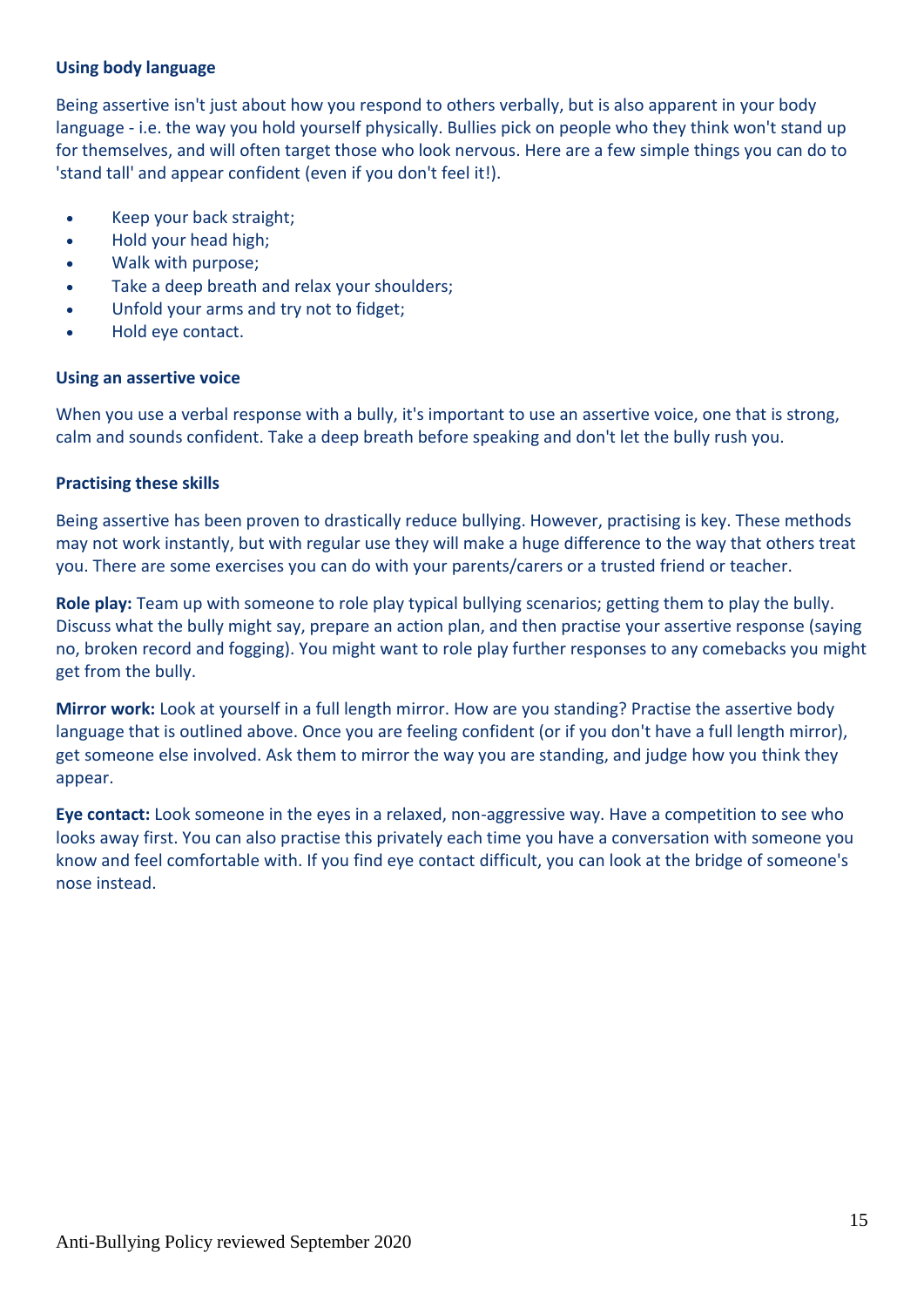# **Appendix B**

#### **Staying safe on social media**

Most people use social media to stay connected with friends and have fun. However, there are many that don't play by the same rules, and instead merely use it as a platform to offend people or cause them harm.

Don't let these users ruin your experience, but make sure that you are sensible by keeping your profiles secure. Avoid being a target by following these simple steps.

#### **Simple steps**

Set your profiles to private

Do you really want the whole world seeing everything that you post online? Set profiles to 'friends/followers' only.

#### But don't get complacent

Even with strong privacy settings in place, it is important that you come to terms with the fact that what you post online is never really private. It is therefore imperative that you always think before you post.

#### Recognise the fakes

Not everyone on social media will be who they say they are. We don't want to scare you, but there will be adults who want to cause young people harm. These people might hide behind profiles that claim to be much younger, be enrolled in school and/or have similar interests to people your age. Be very wary of anyone you don't know taking an unusual amount of interest in connecting with you. Never meet up with anybody who you haven't met in person, and make sure that you only accept friend requests from people you know

There is no positive reason why a complete stranger would need access to your personal account. If you are posting for a wider, public audience such as for a fan account or campaign, do this in a separate dedicated profile.

## Spring clean your contacts

Once you make a friend online, it doesn't have to be permanent. Regularly review and clean up your contacts by removing anyone you no longer engage with. Most sites also allow you to separate your contacts into lists so that that you are able to control who sees what.

## Block anyone who bothers you

All social media sites allow you to block people who you don't want accessing your account. It is not permanent and they won't be notified.

## Protect your identity

Your phone number, address, bank details and any information that may hint to your personal passwords should never be shared online. Experienced password hackers or phishing sites can piece together your information to gain access to your account, or use your identity to create a new one. Make sure passwords are strong, change them regularly and always keep them private.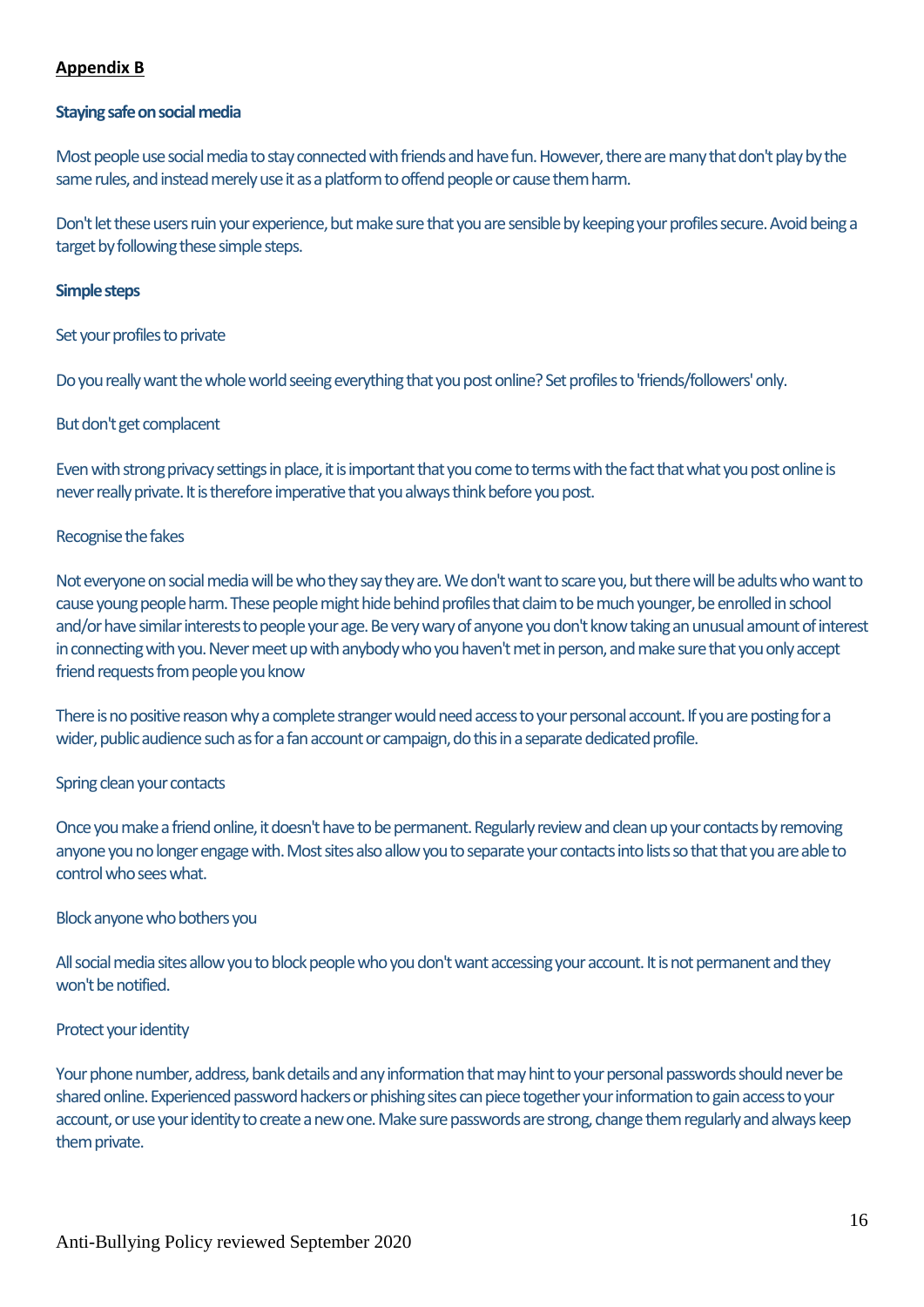#### Avoid potential disasters

Be aware of what you send to people privately, as no matter how trustworthy they seem you can never be sure that they will not pass information on. If you would never want something to be seen in public, such as a sexual image or video, do not share it with anyone. If this ends up in the wrong hands, there can be severe consequences.

## Inform your friends

Other people will never respect your privacy as much as you do. Make sure your friends know your preferences about uploading pictures, tagging your location or sharing information you expect to be confidential. This works both ways, so make sure that you respect other people's privacy in the same way.

## Be wary of suspicious messages

Messages with a shortened URL alongside a statement such as 'OMG look at this picture of you...' or 'Have you seen what they are saying about you…' are not to be trusted. Never be fooled by the grabby statement, as it will only send you to a malicious site.

Phishing emails are also a problem. These are fake communications pretending to be a trusted organisation such as Facebook that will try and get you to log in. They can look very convincing, and even have your personal profile info, so only sign into a site through their official page or app. If something looks suspicious, check the email address and put it through a search engine. Malicious senders are usually named and shamed online!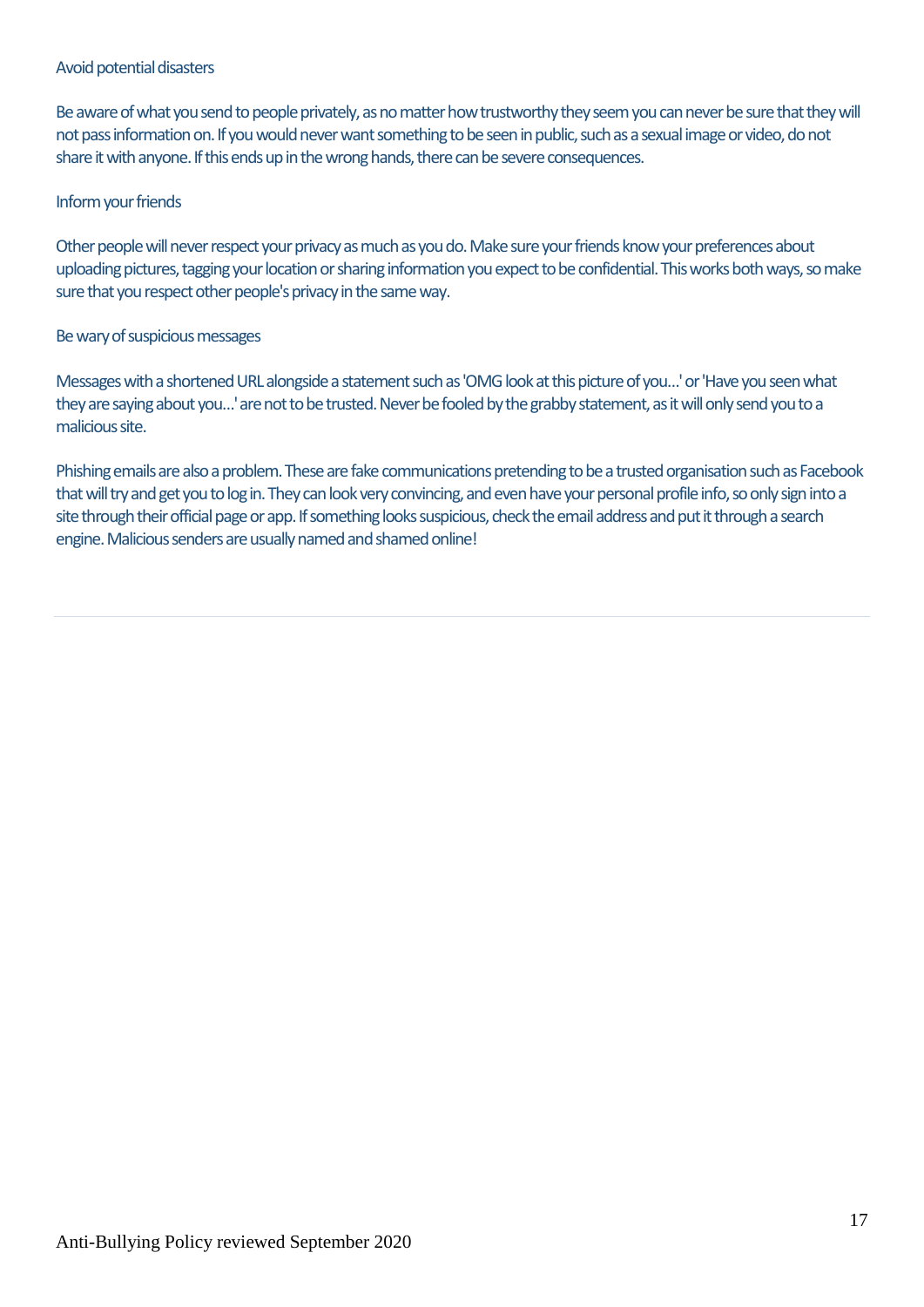# **Appendix C**

## **Top tips for children**

Kidscape is here to help. We are here to help children and families going through a bullying situation, and we are here to work with teachers and other professionals to keep children safe.

## **We can only stop bullying by working together.**

#### **What is bullying?**

Bullying is any behaviour that is intended to hurt, is repeated and where it's hard for the person or people on the receiving end to defend themselves (in other words - the bully has the power). Children are most often bullied by other children, but can also be bullied by adults.

#### **What does bullying look like?**

Children tell us that the most frequent form of bullying is name calling (don't believe the old sticks and stones rhyme - words can hurt as much or more). Bullying can also be physical and emotional, and can take place face to face and online (cyberbullying).

#### **Targeting 'difference'**

Children that bully very often target any kind of 'difference'. We are all unique but for some of us there may be something which means we stand out. We should all be proud of who we are and if you are bullied it is never your fault.

#### **Difference between bullying and banter**

'Banter', or teasing is very often fun between friends and family but it can slip into bullying behaviour if we're not careful. Make sure that what you say to others isn't actually hurting their feelings. If they are sad or distressed stop, and say sorry.

#### **What to do if I'm being bullied**

1) Remember it's not your fault. You might feel scared, sad and embarrassed but it's the person or people doing the bullying that need to change, not you.

2) Get help. Don't suffer in silence. Think of an adult who could help you. Tell them you think you are being bullied and you need their help to stop it. If they don't give you the advice you need, go to the next person until you find someone that can help you stop it. No one has the right to hurt you. It is a strong person that asks for help.

3) Keep a record. Try and keep a diary of events. This should include what happened, when and with who. Your parent or carer might be able to help you do this.

4) Know your friends. Make sure you only hang around with people who make you feel good about yourself. If someone makes you feel sad, scared or makes you do things you don't want to do they are not your friend.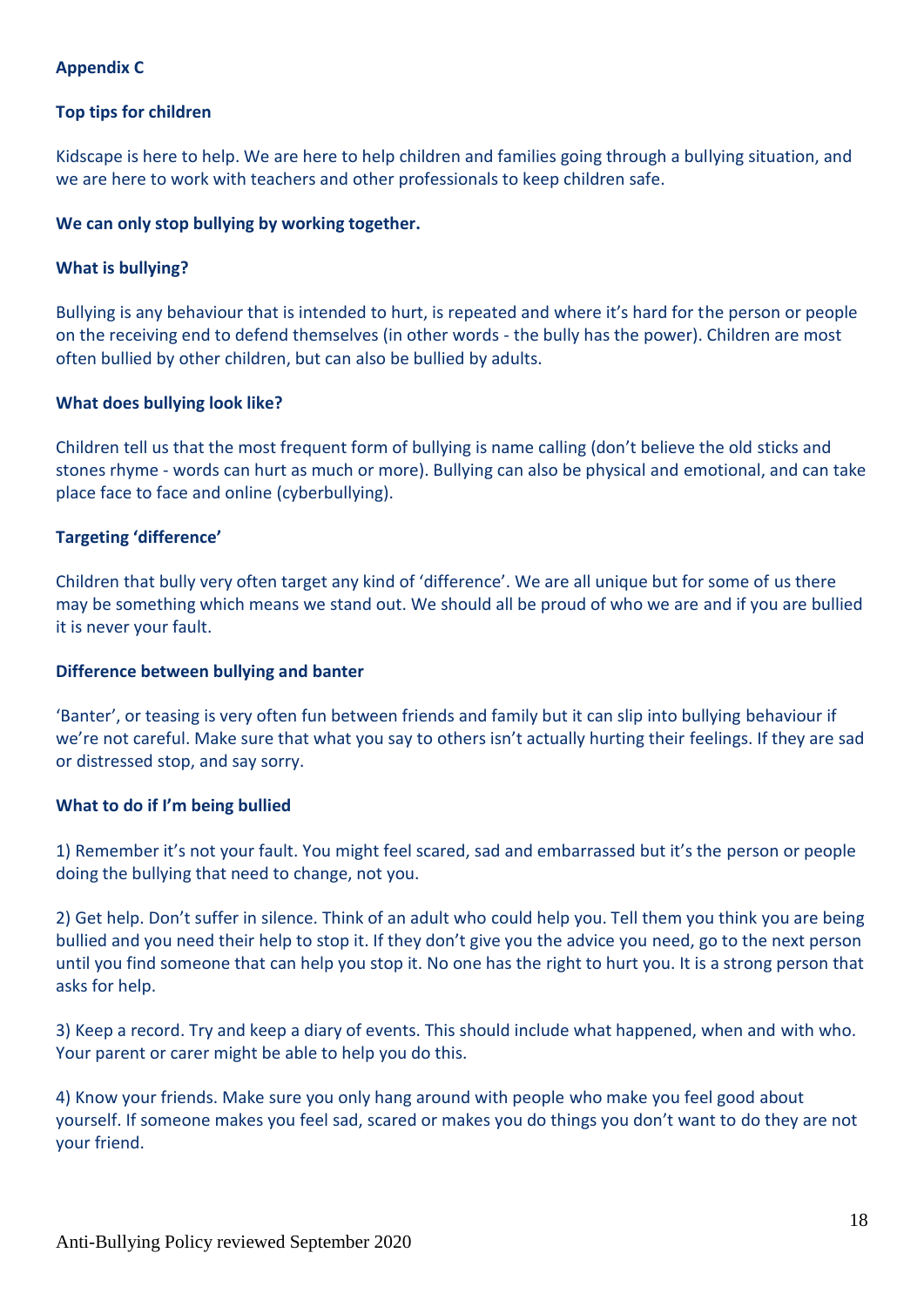5) Practice standing up for yourself. It can help to practice standing or sitting up tall in the mirror, making eye contact and saying a clear, firm 'No'. Don't let the person bullying you get a reaction from you.

6) Seek a place of safety. If you are at risk of harm there is no shame in taking yourself away from the situation. Do whatever it takes not to get hurt. If that means finding a safe place at break or lunch time like a classroom or the library then do it. Just make sure you seek help as soon as you can.

7) Remember no one has the right to hurt you. If someone has physically hurt you in any way, has touched you in a way that made you uncomfortable or is trying to get you to do something dangerous or risky then seek help. If the person you talk to doesn't listen or take you seriously, don't blame yourself, find someone who will help.

8) Love yourself. When you are bullied it can make you feel sad and lonely and like you are rubbish. You are not rubbish. You are amazing and wonderful and life will get better. Do things that make you feel good about yourself. That might be playing with a pet, going for walks, doing sports, singing, watching funny videos, playing games, writing down your feelings as poems or songs. We want you to know you are not alone. Thousands of children go through bullying every day. Together we will stop it and you will be okay.

9) Stand up for others. We all have a part to play in stopping bullying. If you see children who are scared or lonely stand or sit with them. Don't join in bullying behaviour by laughing or sharing cruel posts. Make it clear to those doing the bullying that you don't find it funny or like it. Stand up for others who are different. Show them you think they are great just as they are.

# **Who can help?**

These are organisations that offer advice and help to children and teenagers going through a bullying situation:

Kidscape: www.kidscape.org.uk

Childline: www.childline.org.uk

The Mix: www.themix.org.uk (for under 25s)